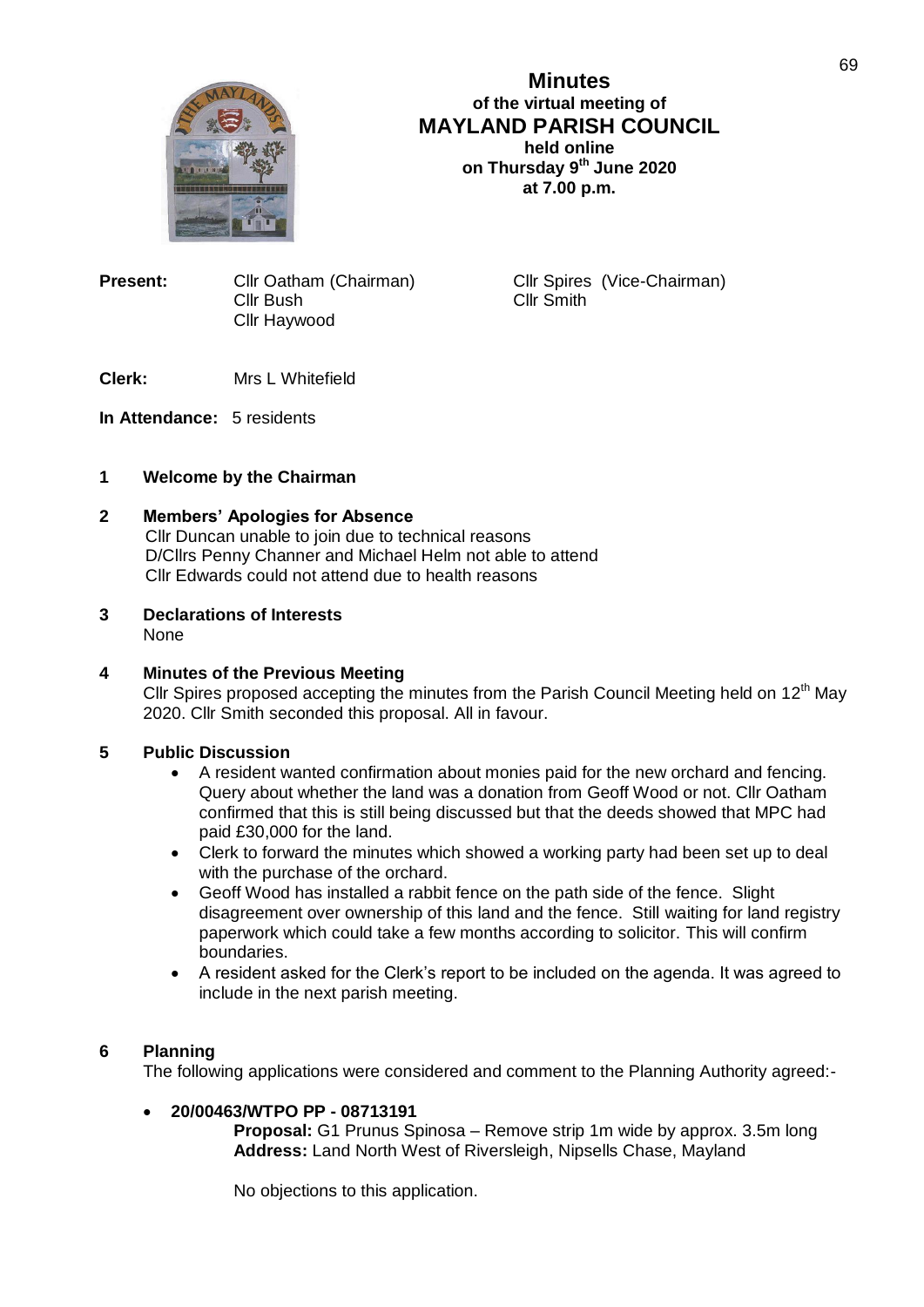## **DECISIONS**

# **HOUSE/MAL/20/00239** Reinstate balcony over garage and extend front dormer 263 Esplanade, Mayland **APPROVED**

## **OUT/MAL/20/00266** Outline planning permission for No 1 one and a half storey detached dwelling Land adjacent to Bunting Lodge, Mayland Close **REFUSED**

### **HOUSE/MAL/20/00100** Tarmac driveway and front garden and install dropped kerb 23 Drake Avenue **APPROVED**

# **HOUSE/MAL/20/00353**

2 Storey side Extension 17 West Avenue **REFUSED**

# **FUL/MAL/20/00054**

Change of use of the site from Sui Generis to residential, demolish existing buildings at Mayflower Nursery and erect 19 dwellings (including 8 affordable dwellings) with associated landscaping, amenity space, off-street parking and sustainable drainage. From new vehicular and pedestrian access onto Mill Road including upgrade works to Mill Road.

Mayflower Nursery, Mill Road, Mayland **REFUSED**

### **7 Finance**

**PAVMENTS** 

Councillors received a list of all payments and receipts. The approved payments and receipts are listed below: -

| <b>FAINLND</b> |                               |                                    |          |
|----------------|-------------------------------|------------------------------------|----------|
| Date           | Payee                         | Service/supply                     | £ Net    |
| 07-May-20      | <b>County Broadband</b>       | WiFi                               | 27.61    |
| 14-May-20      | Eon                           | <b>Street Lighting</b>             | 149.90   |
| 18-May-20      | Anglian Water                 | Hall usage (6 months)              | 97.35    |
| 24-May-20      | <b>SSE</b>                    | <b>Electricity Changing rooms</b>  | 48.76    |
| 28-May-20      | <b>SSE</b>                    | <b>Electricity Hall</b>            | 340.66   |
| 01-Jun-20      | Ahead 4                       | Licence for Logmein                | 3.00     |
| 06-Jun-20      | Zoom                          | Monthly subscription               | 11.99    |
| 02-Jun-20      | MSJ Garwood                   | Grounds Maintenance, May           | 1,611.50 |
| 04-Jun-20      | ForDesigns                    | Signs for Car Parks/Cycle signs    | 630.00   |
| 09-Jun-20      | Appletons                     | Disposal of tyre in park           | 40.00    |
| 03-Jun-20      | <b>BHIB</b>                   | Renewal of annual insurance policy | 1,304.63 |
| 09-Jun-20      | iForce (payment to A<br>Kemp) | Makita 4 stroke Petrol strimmer    | 157.99   |
| 09-Jun-20      | L Whitefield                  | Petty Cash top up                  | 10.39    |
| 12-Jun-20      | NEST                          | <b>Staff Pension</b>               | 109.20   |
| 25-Jun-20      | <b>MPC Staff</b>              | <b>Staff Wages</b>                 | 1,822.36 |
| 30-Jun-20      | HMRC                          | Tax & NI                           | 1,182.14 |
|                |                               |                                    | 7,520.13 |